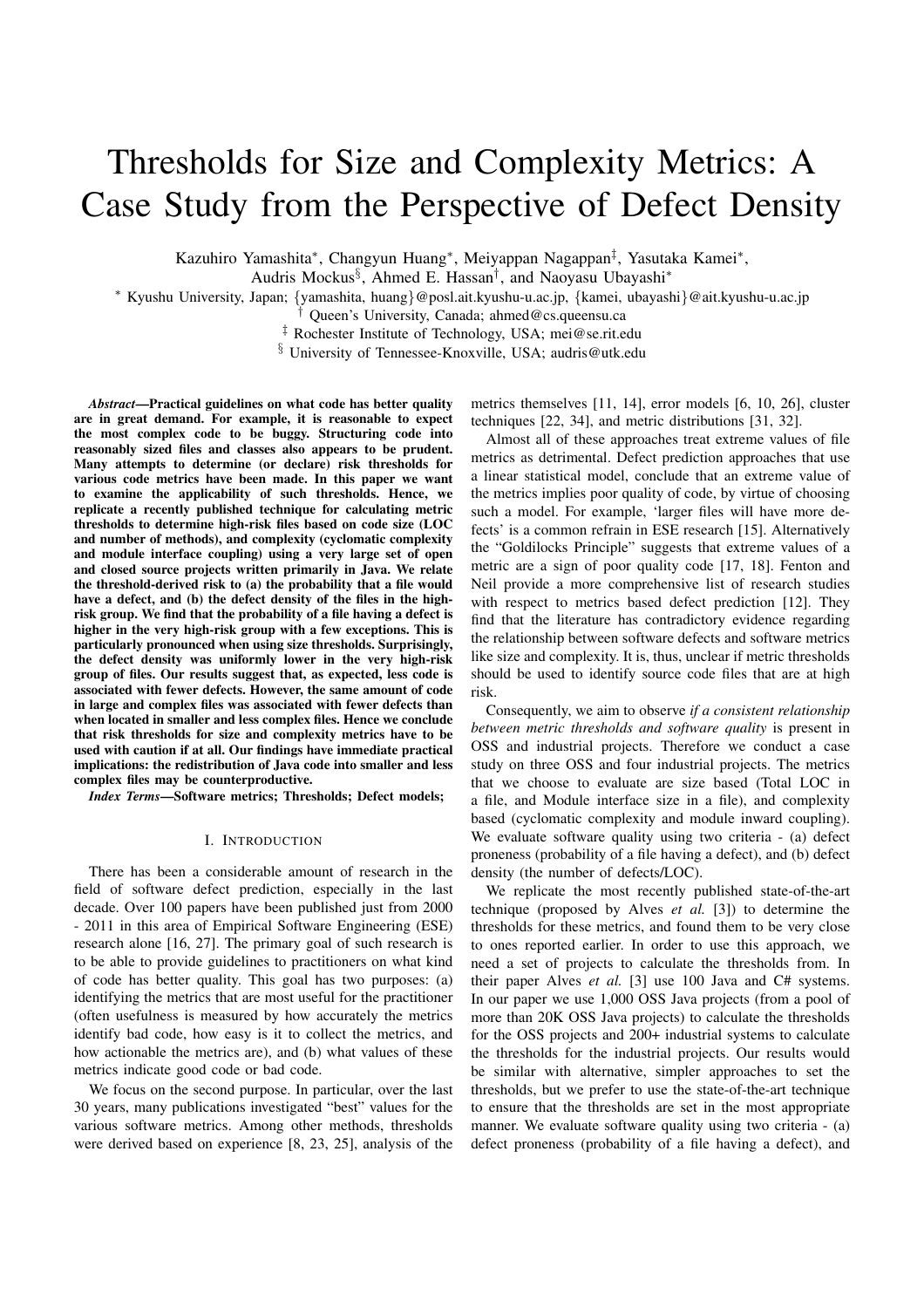(b) defect density (the number of defects/LOC). For reasons listed in Section II-A, we consider Java projects in this case study, and thus our findings relates only to Java files.

On replicating the approach proposed by Alves *et al.* [3] for determining thresholds in our case study, we make the following key observations:

- *•* Files identified as very high-risk by size and complexity thresholds were associated highest fault-pronenes.
- *•* Files identified as very high-risk by size threshold were several times more fault-prone than files identified as very high-risk by complexity threshold.
- *•* Files identified as very high-risk by size threshold have a lower (often significantly lower) defect density than the remaining files.
- *•* In some cases files identified as very low risk by size and complexity threshold had a low defect density value as well. In these cases the files with medium to high risk size and complexity values had the highest defect density (which is contradictory to the "Goldilocks Rule").

These findings confirm earlier results that the size benchmarks are associated with high defect-proneness. They also indicate that the size is a better threshold of defect-proneness than complexity. Defect density (in contrast to defectproneness) tends to be the lowest in the files benchmarked as high-risk, yet we could not confirm earlier suggestions that the smallest files always have the highest fault density or the "Goldilocks rule". *In summary, we found that the thresholds have to be used with caution, if at all.*

Paper organization. Follows: Section II describes the data that we use in our case study. Section III presents the technique that we use to determine the thresholds for the metrics. Section IV presents the design of our experiments. Section V presents the results of our experiments and the discussion about the results. In Section VI, we present the related research on ways to determine the thresholds for metrics, and on the veracity of metric thresholds. Section VII presents the threats to validity, and finally Section VIII presents our conclusions.

#### II. DATA SOURCES

In this case study, we analyzed both OSS and industrial Java software projects. We describe the data that we used in our case study below. This section is further subdivided into two subsections - one for describing the projects that were used to calculate the thresholds, and one for describing the projects that we used to determine the relationship between thresholds and defects.

## *A. Software Projects used for Calculating Thresholds*

In the case of the industrial projects we calculated the thresholds from 205 industrial Java software projects also from Avaya. In the case of the OSS projects we use the dataset collected by Mockus [24]. Mockus created this dataset from several forges such as git.kernel.org, SourceForge, PostgreSQL, GitHub and so on. This dataset contains more than 125K software projects (in C, C++, C#, Java etc.). We extracted 22,956 Java projects from this dataset. We chose to

only extract Java projects for 2 reasons - (a) A lot of open source and industry projects are written in Java, and (b) We wanted to control for language context, as Java may have some specific effects on file size. The use of a single language excludes the possibility that our results were affected by the thresholds potentially having opposite effects in different languages. We only included those Java projects that had 200 or more files in our case study to exclude very small projects. Other investigations we have done (beyond the scope of this paper) suggest that a much higher percent of projects in the forges with fewer than 200 files appear to be not real software development projects. Therefore, we were left with 4,575 Java projects in the end.

### *B. Software Projects with Defect Data*

Although we have this large set of projects to calculate the thresholds, we do not have defect data for them. Hence, we collected defect data in three OSS and four industrial (from a telecommunications company, Avaya) Java software projects. The three OSS projects are - *Eclipse, Mylyn, and Netbeans*. Eclipse and Netbeans are IDEs for writing Java code, while Mylyn is a plugin for Eclipse used in task management. All three projects have been used in many software engineering studies before [7, 19, 30]. We collected this data for three versions in each of the OSS projects. We collect three versions of these OSS projects even though all our metrics (size and complexity) are non-process based (product-based), and hence static in nature. We do this in order to examine if our results are consistent across multiple versions of the same project.

The industrial projects are from a telecommunications company and are products that are being used regularly. We only have one version of each of these projects. Therefore, in total we have 13 versions  $(3 * 3 = 9 \text{ OSS} \text{ and } 1 * 4 = 4$ industrial) of software projects for which we collected the defect and metric data. We collected the defect data for these projects at a file level. Each commit to a file with a commit message that contains an issue ID that exists in the issue tracking system (note that in the industrial projects, we only consider customer-reported defects) is considered to be a defect that was fixed in that file. This is the same procedure used by Kamei *et al.* [19]. Note that in this paper, we use post release defects, which are found after releasing a version of software. They are reported in the issue tracking system (such as Bugzilla). Post release defects could be anything from a typo to serious security/performance defects or runtime errors/crashes. Currently in all software engineering research all post release defects are considered to be harmful since they affect the customer.

#### III. DERIVING THRESHOLDS FOR METRICS

As explained in the previous section, we collected 4,575 OSS projects and 205 industrial projects for determining the thresholds for the 3 OSS and 4 industrial projects with defect data. In this section we explain the method that we replicated to determine the thresholds [3] and apply this technique to all the 4,575 OSS projects to give an overview of the OSS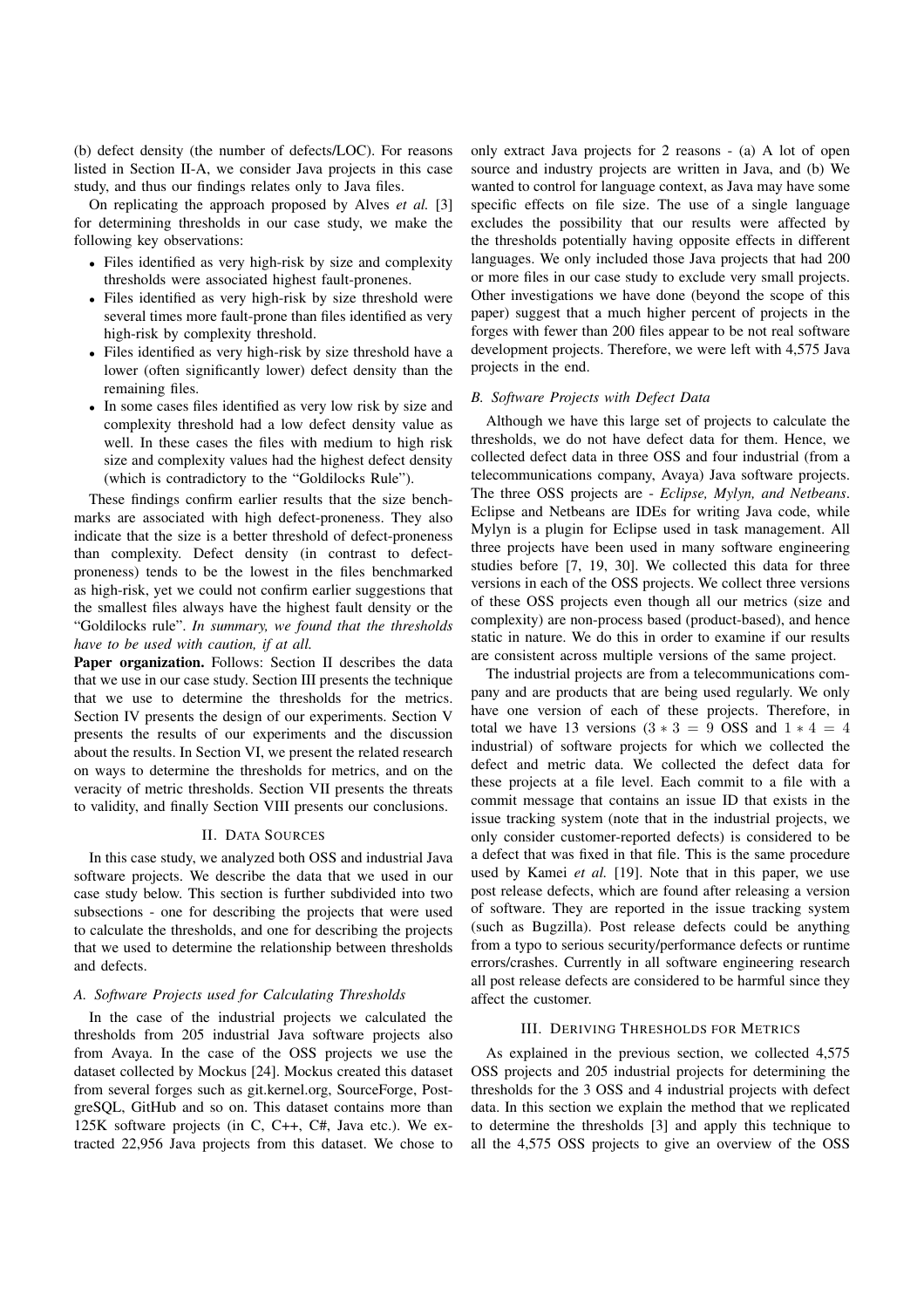

Fig. 1. The six steps in the technique proposed by Alves *et al.* [3] to derive the thresholds.

dataset being used. We chose to replicate this technique for calculating the thresholds for a number of reasons: (a) it adheres to the scale and distribution of the metrics themselves, (b) the inherent variability present in the various metrics across the various systems are brought out, and (c) the thresholds derived have an empirical foundation and do not depend on the experiences of an individual,

Figure 1 illustrates the technique used by Alves *et al.* which consists of the following six steps [3]:

*1) Metrics extraction:* We extract the four metrics (lines of code, module interface size, cyclomatic complexity, and module interface coupling) for each file in each of the software projects under study using the tools, Understand [2], and Sonar [1]. For example as shown in Step 1 of Figure 1, say Project A has files  $A_1$ ,  $A_2$ , ...,  $A_n$ . We extract the four metrics for all the *n* files.

*2) Weight ratio calculation:* We calculate the weight ratio of each file in each system as the ratio of the size of the file

to the total size of the system. For example as shown in Step 2 of Figure 1, if file  $A_1$  has 300 LOC, and if the total lines of code of project A is 10K LOC, then the weight ratio for file  $A_1$  will be 300/10K = 3%. Thus there is one weight ratio for each file, in each project.

*3) Entity aggregation:* In this step, we aggregate the weight ratios of each file according to the metric value. For example as shown in Step 3 of Figure 1, if files  $A_1$ , and  $A_3$  are the only files in project A with a cyclomatic complexity of 5, then we add the weight ratios corresponding to files  $A_1$  and  $A_3$ . If the weight ratios of  $A_1$  and  $A_3$  are 3% and 5% respectively, then the entity aggregated value for cyclomatic complexity of 5 is 8%  $(3 + 5)$ . Therefore we calculate this aggregated value for every unique value of all the four metrics.

*4) System aggregation:* In this step, we take the entity aggregated value of each unique metric value for all the four metrics from the previous step, and divide each by the total number of projects (in our case, this is 4,575), to get the normalized entity aggregation value. Thus the normalized entity aggregation value in our example for cyclomatic complexity value of 5 for project A is 0.1749%, as shown in Step 4 of Figure 1. Then we aggregate these values across all the projects. Therefore in our example we would add the normalized aggregation value for a cyclomatic complexity value of 5 from all 4,575 projects. We would repeat this for every unique value of all the four metrics across all the projects. In the end we have four vectors, one for each metric. The length of each metric is equal to the number of unique values that the metric can assume across the 4,575 projects. Thus we have aggregated the metrics across the 4,575 projects.

*5) Weight ratio aggregation:* In this step, we take the four vectors generated at the end of the previos step, sort them in ascending order. Then we plot a cumulative line chart for each of the metrics (in percentile scale). This is shown in Step 5 of Figure 1.

*6) Thresholds derivation:* In the final step we arrive at the thresholds. As noted by Alves *et al.* in their paper, we too determine the value of each of the metrics at the 70%*th*,  $80\%$ <sup>th</sup>, and  $90\%$ <sup>th</sup> percentiles. We use these values as the thresholds for various risk categories of the metrics. For example as shown in Step 5 of Figure 1, if the cyclomatic complexity thresholds are 5, 8, and 10 (corresponding to the  $70\%$ <sup>th</sup>,  $80\%$ <sup>th</sup>, and  $90\%$ <sup>th</sup> percentile values), then we classify all files with cyclomatic complexity, *cc <* 5 as *Low Risk*,  $5 \leq c \leq 8$  as *Medium Risk*,  $8 \leq c \leq 10$  as *High Risk*, *cc >*= 10 as *Very High Risk*. Therefore each file will be assigned to exactly one risk category based on the metric value for that file. Note that a particular file could be in the low risk category from the perspective of one metric, and in a high risk category from the perspective of another metric. For example, file  $A_1$  which has a cyclomatic complexity of 5 and 300 LOC, will be classified as a medium risk file with respect to cyclomatic complexity and a very high risk file with respect to LOC. For further details on this approach for calculating thresholds we refer the readers to the original paper by Alves *et al.* [3].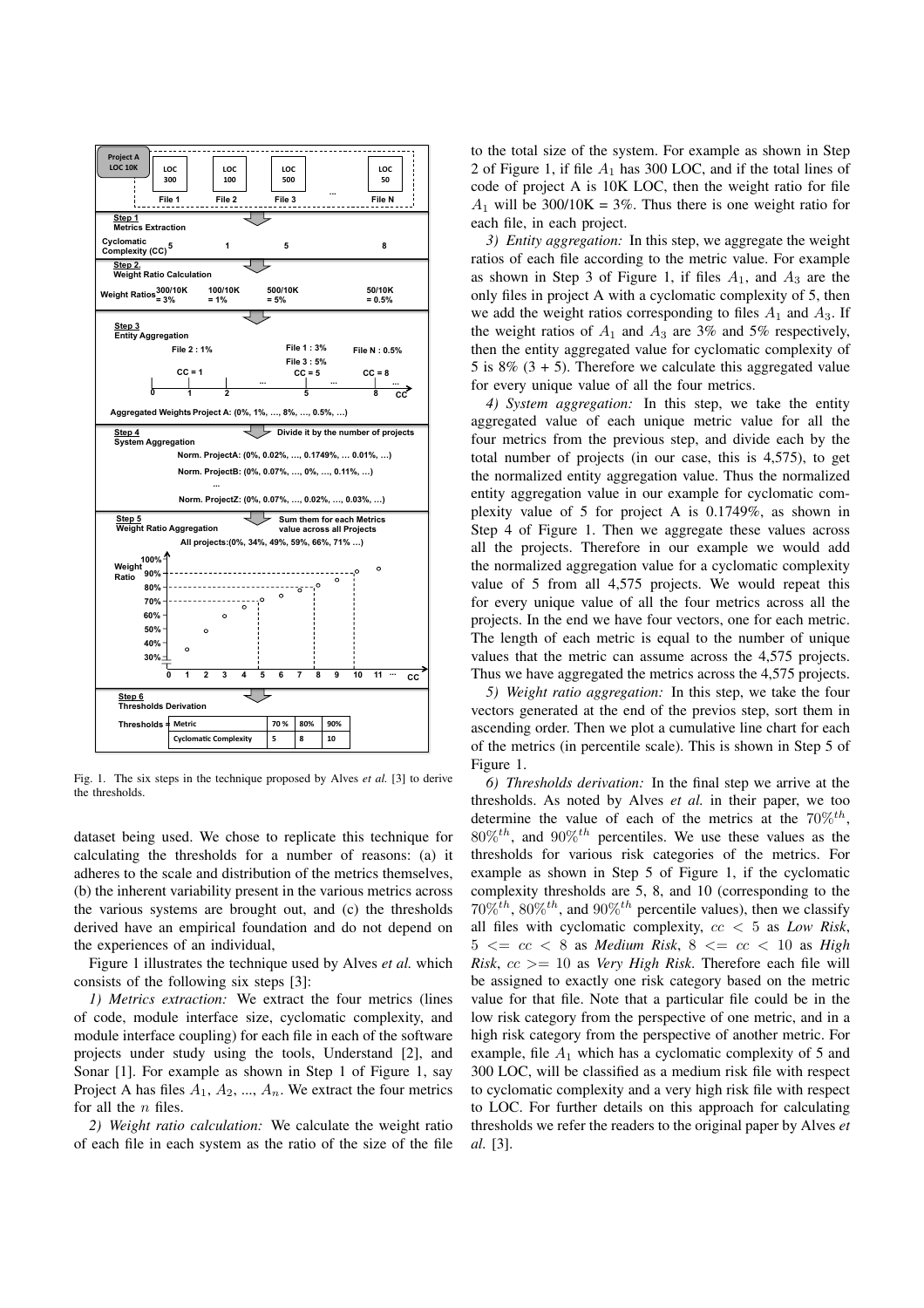| Metric                   | Granularity            | Understand              | Sonar               |
|--------------------------|------------------------|-------------------------|---------------------|
| Lines<br>of              | File                   | CountLineCode           | ncloc               |
| Code                     |                        |                         |                     |
| Module                   | File                   | CountDeclInstanceMethod | functions           |
| Interface                |                        |                         |                     |
| <b>Size</b>              |                        |                         |                     |
| <b>Cyclomatic</b> Method |                        | CyclomaticStrict        | function_complexity |
| Complex-                 |                        |                         |                     |
| ity                      |                        |                         |                     |
| Module                   | Method/File CountInput |                         | accessors           |
| Inward                   |                        |                         |                     |
| Coupling                 |                        |                         |                     |

TABLE I CORRESPONDENCE BETWEEN THE METRICS ANALYZED AND THE METRICS IN THE TOOLS: UNDERSTAND AND SONAR

#### IV. CASE STUDY DESIGN

In the previous sections we have described our data sources, and the technique we use to derive the thresholds for the projects, along with how we determine the number of defects in each file of each version of the three OSS and four industrial projects. In this section, we present the study design of our experiments to evaluate the relationship between metric thresholds and software quality. The details of the metrics used in this study, and the evaluation criteria to quantify software quality are described below.

#### *A. Metrics that were Analyzed*

In this case study we study two size based and two complexity based metrics. We chose these four metrics, since Alves *et al.* [3], in their original case study, used these four metrics and derived the thresholds on 100 OSS and industrial projects. These metrics were extracted from the OSS projects using the tool Understand [2], and from the industrial projects using the tool Sonar [1]. The metrics analyzed and their corresponding functions in the tools are presented in Table I. Additional details on these metrics and how they are calculated can be found at the webpages for the corresponding tools [1, 2]. The two size based metrics were collected at the file level, while the two complexity based metrics was collected at the method level. Since Sonar, the tool that was used to extract the metrics for the industrial project, did not collect the Module Inward Coupling at a method level, we used the number of accessors as a substitute which is measured at the file level. The threat which is caused by using two different tools to measure metrics is discussed in Section VII.

Table II shows the statistics of OSS and Avaya projects with respect to four analyzed metrics. We first calculate median values of four metrics shown in Table I for each OSS and Avaya project. Then we calculate minimum, median and maximum values to lift up project-level values to categorylevel ones (i.e., OSS-level or Industry-level).

# *B. Software Quality Evaluation Criteria*

We use two well known software quality measures in order to evaluate our goal - defect proneness and defect density [27]. Typically these are defined for a specific file or class. In our case, the granularity that we examining them in are: risk categories. Note that these risk categories are defined by

the thresholds that we extract for the metrics. We define the software quality evaluation criteria as follows:

- 1) Defect proneness the probability of a file in a particular risk category having a defect. More formally, it is the ratio of the number of files in a risk category which has at least one defect, to the number of files present in that category. Let's assume that there are 400 files that have a cyclomatic complexity value less than the value for the 70*th* percentile (low risk) in our threshold derivation technique. If 100 of them have at least one defect, then the defect proneness of the low risk category of files from the perspective of cyclomatic complexity is  $100/400 = 0.25$ .
- 2) Defect density the number of defects per LOC for a particular risk category. More formally, it is the ratio of the sum of the defects in all the files in a particular category, to the sum of LOC of all the files in the same category. Considering the above example, if the same 400 files have a combined size of 45,000 LOC, and 50 of the 100 files with defects have 2 defects each (which makes it  $50 * 1 + 50 * 2 = 150$  defects in total), then the defect density of files with low risk from the perspective of cyclomatic complexity is 150*/*45*,* 000 = 0*.*0033.

Therefore we calculate the defect proneness, and defect density of each risk category (four in total), for all the metrics (four in total) in all the case study projects (three OSS and four industrial, and 13 in total). As we mentioned in Section II, in our case study we use post release defects to calculate both of these quality measures. In the case of OSS, these defects were reported in the bug repository, and in the case of the industrial projects, the defects were customer reported.

# *C. Choosing Representative Projects for Calculating Metrics Thresholds*

One of the assumptions made by Alves *et al.* is that the thresholds are derived from a set of systems representative of the target system to obtain robustness of the derived threshold. Note that the case study systems that we calculate the quality measures are not the same as the case study systems that we use to calculate the thresholds. We calculate the quality measures for three OSS and four industrial projects. These projects are the target systems in our case. To make sure that the thresholds are calculated for the target systems from a more representative sample, we chose a subset of 1,000 projects from the 4,575 Java projects for each of the three versions of the three OSS projects. By "representative" we mean having a similar distribution of file sizes. For selection of the most similar projects we use median to characterize that distribution. More discussion is in Section VII. The selection was done as follows:

- 1) For all of the nine versions of OSS projects and 4,575 projects used to determine the thresholds, we calculated the median LOC in a file.
- 2) For each of the nine versions of OSS projects, we chose 1,000 projects from the pool of 4,575 projects that had the closest median LOC in a file.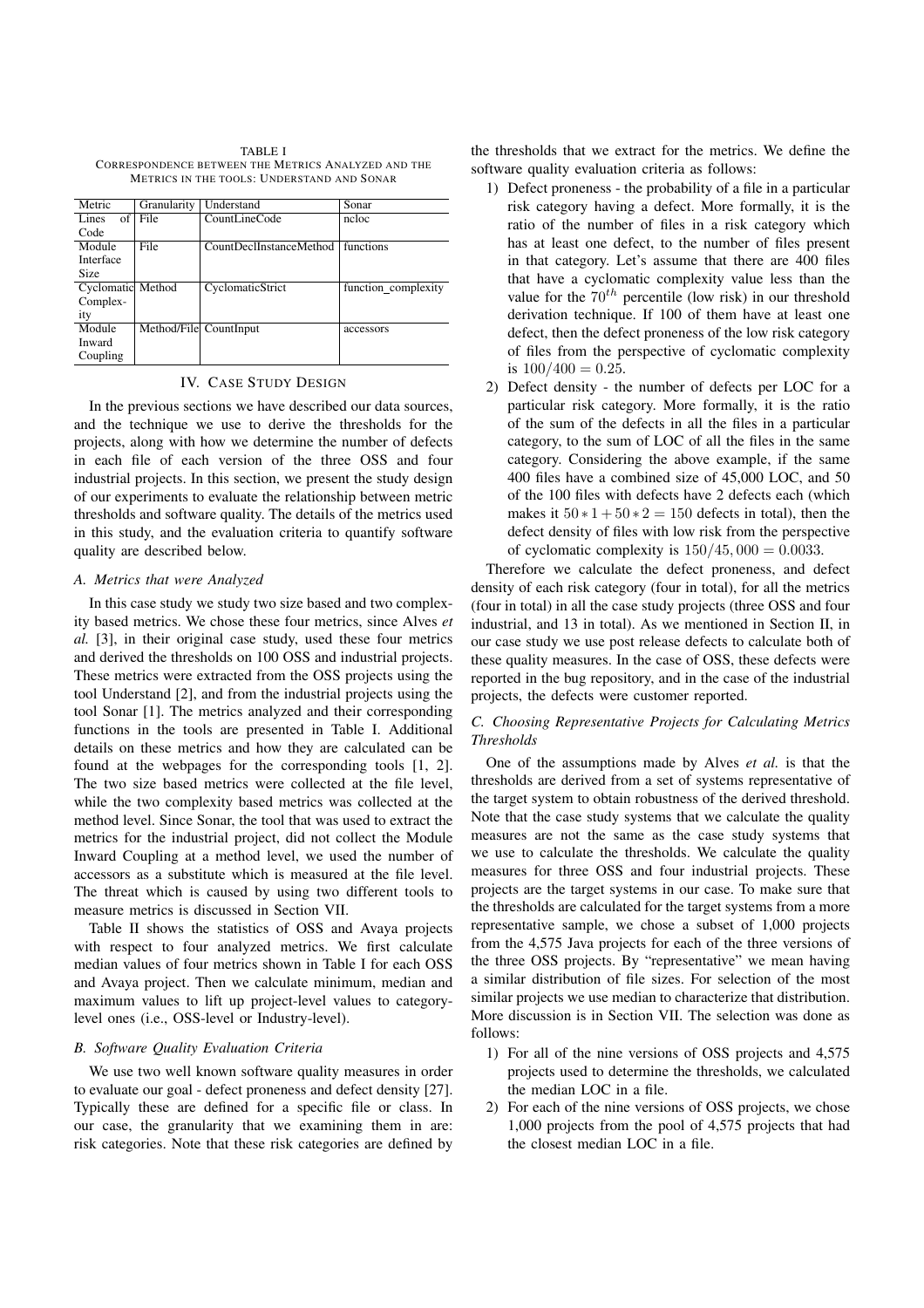TABLE II STATISTICS OF OSS AND AVAYA PROJECTS WITH RESPECT TO FOUR METRICS

|       | Lines      | Оİ         |                         | Module    |                           |                         | Cvclomatic |            |      | Module   |            |            |
|-------|------------|------------|-------------------------|-----------|---------------------------|-------------------------|------------|------------|------|----------|------------|------------|
|       | Code       |            |                         | Interface |                           |                         | Complexity |            |      | Inward   |            |            |
|       |            | Size       |                         |           |                           |                         |            |            |      | Coupling |            |            |
|       | <b>MIN</b> | <b>MED</b> | $\overline{\text{MAX}}$ | MIN       | $\overline{\mathrm{MED}}$ | $\overline{\text{MAX}}$ | MIN        | <b>MED</b> | MAX  | MIN      | <b>MED</b> | <b>MAX</b> |
| OSS   | 2.0        | 29.0       | 403                     | 0.0       | 3.0                       | 26.0                    | 1.0        | 0.1        | 5.0  | 0.0      | 2.0        | 6.0        |
| Avava | 5.0        | 41.5       | 161.0                   | 1.0       | 4.0                       | 1.0                     | 1.0        | 6.5        | 32.0 | 0.0      | 0.0        | 4.0        |

TABLE III MEDIAN OF THE OSS PROJECT, ALONG WITH THE INTER QUARTILE RANGE OF THE DIFFERENCE BETWEEN MEDIAN LOC/FILE OF EACH OF THE 1,000 OSS PROJECTS CHOSEN TO DERIVE THE THRESHOLD AND THE MEDIAN LOC/FILE IN THE CORRESPONDING OSS PROJECT.

| Project Name   | Median | Interquartile Range |
|----------------|--------|---------------------|
| Eclipse 3.0    | 100    |                     |
| Eclipse 3.1    | 105    |                     |
| Eclipse 3.2    | 105    | 8                   |
| Mylyn 1.0      | 93     |                     |
| Mylyn $2.0$    | 89     | 5                   |
| Mylyn 3.0      | 93     |                     |
| Netheans 4.0   | 117    | 11                  |
| Netheans 5.0   | 119    | 11                  |
| Netbeans 5.5.1 | 106    |                     |

In Table III, we present the median LOC/File of each of the nine OSS projects. These are the target projects for which we need to calculate the threshold. As stated above, we intend to choose 1,000 projects that are most representative of the target systems in order to calculate the thresholds. Therefore we calculate the Inter Quartile Range (IQR) of the absolute difference between the median LOC/File in the 1,000 projects chosen for deriving the thresholds and the median LOC/File of the target project, in order to examine how representative the sample used to calculate the threshold is to the target project. IQR is a robust measure of spread that is more appropriate than the variance or standard deviation for the highly skewed distribution such as file size. For all the target systems the IQR of the difference between their median LOC/File and the median LOC/File in the 1,000 projects chosen to calculate the threshold is at-most 11 LOC. From this low value we can see that the 1,000 projects chosen from the dataset of 4,575 projects, to derive the metric thresholds, are indeed comparable in median LOC/File value to each of the OSS projects under study.

Using the size and complexity metrics extracted from the 1,000 projects for each target project, we calculated a unique set of thresholds for each of the nine versions of OSS projects. As for the four industrial projects we used the set of 205 different industrial projects from the same organization to derive the threshold (i.e., we use same threshold to evaluate four industrial projects). The thresholds for the nine OSS projects and the thresholds for the industrial projects are presented in Table IV. From the four tables, we can see that the industrial projects have a considerably higher range for the thresholds of all the metrics. The 70*th* percentile values are much lower than the OSS projects, and the 90*th* percentile values are much higher than their OSS counterparts.

## V. RESULTS AND DISCUSSION

In this section, we present the experiment that we carried out along with the results for those experiments and a discussion pertaining to it.

## *A. Experimental Approach*

As described in the previous section, we extract the metrics for all the OSS and industrial projects. We derive the thresholds individually for each OSS software version and collectively for the industrial projects. Using the thresholds for each metrics, we split the files in each of the three OSS and four industrial projects (13 versions in total), for which we also have the defect data, into the four risk categories(low, medium, high and very high). Using this classification and the defect data, we calculate the defect proneness, and defect density for each risk category of each metric for the 13 versions.

### *B. Experimental Results*

based metrics.

The defect proneness and defect densities are shown as line plots in Figure 2 and 3. The plot on the left hand side corresponds to the defect proneness, and the plot to the right hand side corresponds to the defect density of each system. Overall, most of the trends among all the systems are similar. All the industrial projects bear close resemblance to each other. Additionally there is not much variance among versions of each OSS project either. Some observations that we can make on more careful analysis from Figure 2 and 3 are as follows: *(B1) Defect Proneness:*

1) In the industrial projects, files in the low risk category have the same defect proneness, irrespective of the metric that was used to assign the risk, i.e., files that have few LOC and low complexity are equally defect prone. However, files in the high risk category have considerably different defect proneness values. For example, files that have a very high value for size based metrics are two to five times more defect prone than files that have very high values for complexity based metrics. When we examine the OSS projects, we consistently find that files are twice as likely to be defect prone for both low and high values of the size based metrics, than the corresponding low and high values of the complexity

# 2) In the OSS projects, in some cases (like Eclipse 3.0, Eclipse 3.1, and Netbeans 4.0), the highest risk category of size based metrics are not related to defect proneness as expected. The files with very high values for the sized based metrics are marginally less defect prone than files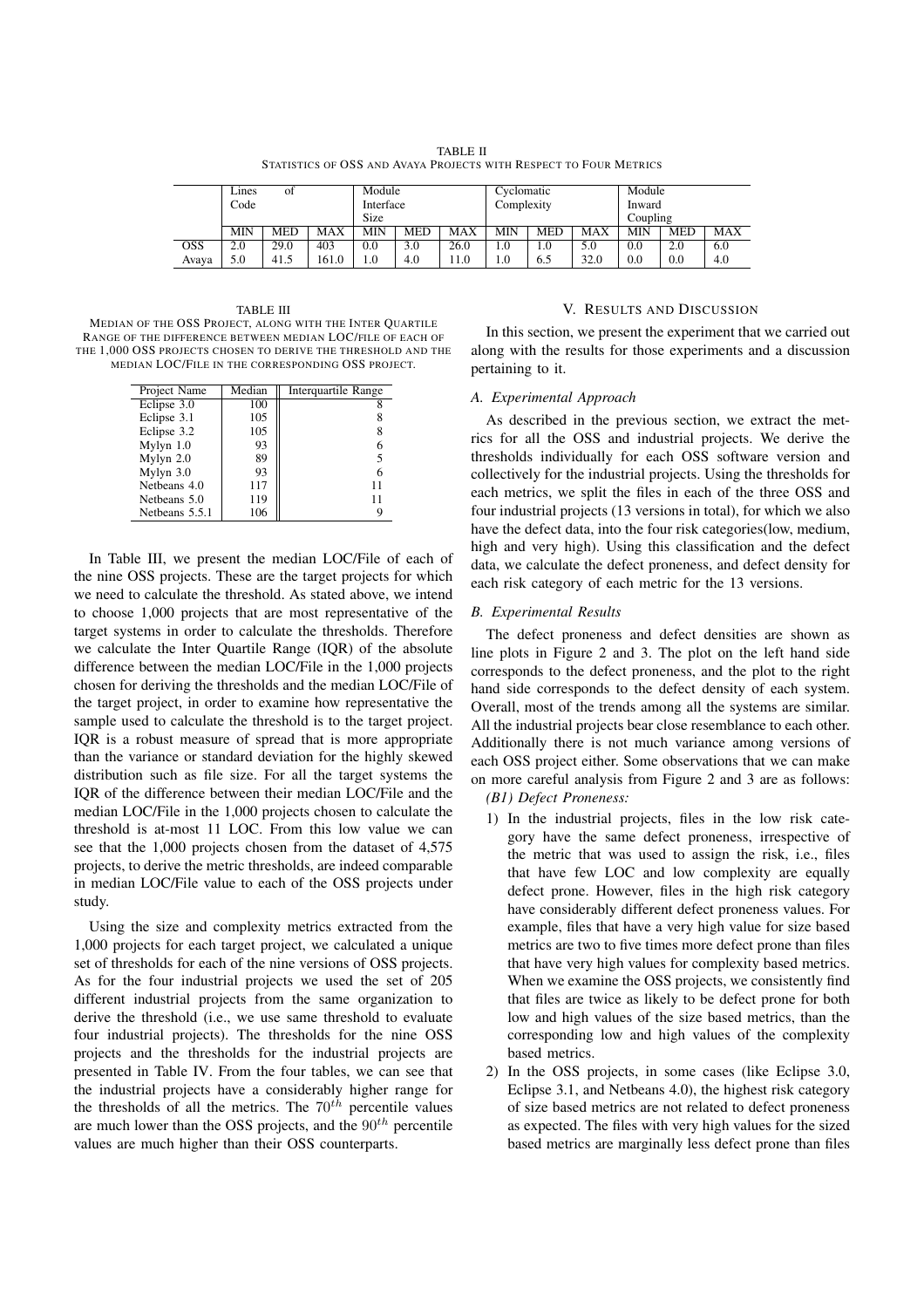| (a) Lines of Code         |         |     |     | (b) Module Interface Size |                            |                  |     |     |     |
|---------------------------|---------|-----|-----|---------------------------|----------------------------|------------------|-----|-----|-----|
| Project Name              | Version | 70% | 80% | 90%                       | Project Name               | Version          | 70% | 80% | 90% |
| Eclipse                   | 3.0     | 335 | 498 | 884                       | Eclipse                    | $\overline{3.0}$ | 18  | 26  | 43  |
| Eclipse                   | 3.1     | 346 | 515 | 908                       | Eclipse                    | 3.1              | 19  | 27  | 44  |
| Eclipse                   | 3.2     | 346 | 515 | 908                       | Eclipse                    | 3.2              | 19  | 27  | 44  |
| Mylyn                     | 1.0     | 321 | 480 | 861                       | Mylyn                      | 1.0              | 18  | 26  | 42  |
| Mylyn                     | 2.0     | 313 | 466 | 847                       | Mylyn                      | 2.0              | 18  | 25  | 42  |
| Mylyn                     | 3.0     | 321 | 480 | 861                       | Mylyn                      | 3.0              | 18  | 26  | 42  |
| <b>Netbeans</b>           | 4.0     | 365 | 545 | 952                       | <b>Netbeans</b>            | 4.0              | 20  | 28  | 46  |
| <b>Netbeans</b>           | 5.0     | 369 | 553 | 975                       | Netbeans                   | 5.0              | 20  | 28  | 47  |
| <b>Netbeans</b>           | 5.5.1   | 346 | 514 | 911                       | Netbeans                   | 5.5.1            | 19  | 27  | 44  |
| Industrial                |         | 324 | 543 | 1,423                     | Industrial                 |                  | 19  | 30  | 89  |
| (c) Cyclomatic Complexity |         |     |     |                           | (d) Module Inward Coupling |                  |     |     |     |
| Project Name              | Version | 70% | 80% | 90%                       | Project Name               | Version          | 70% | 80% | 90% |
| Eclipse                   | 3.0     | 6   | 9   | $\overline{17}$           | Eclipse                    | 3.0              | 6   | 9   | 14  |
| Eclipse                   | 3.1     | 6   | 9   | 18                        | Eclipse                    | 3.1              | 7   | 9   | 14  |
| Eclipse                   | 3.2     | 6   | 9   | 18                        | Eclipse                    | 3.2              | 7   | 9   | 14  |
| Mylyn                     | 1.0     | 6   | 9   | 17                        | Mylyn                      | 1.0              | 6   | 9   | 13  |
| Mylyn                     | 2.0     | 6   | 9   | 16                        | Mylyn                      | 2.0              | 6   | 9   | 13  |
| Mylyn                     | 3.0     | 6   | 9   | 17                        | Mylyn                      | 3.0              | 6   | 9   | 13  |
| <b>Netbeans</b>           | 4.0     | 6   | 10  | 18                        | <b>Netbeans</b>            | 4.0              | 7   | 9   | 15  |
| Netbeans                  | 5.0     | 6   | 10  | 19                        | <b>Netbeans</b>            | 5.0              | 7   | 9   | 15  |
| Netbeans                  | 5.5.1   | 6   | 9   | 17                        | Netbeans                   | 5.5.1            | 7   | 9   | 14  |
| Industrial                |         | 4.3 | 5.6 | 10.3                      | Industrial                 |                  | 3   | 7   | 30  |

TABLE IV THRESHOLDS FOR THE OSS AND INDUSTRIAL PROJECTS

with just high values for the same metrics. However, in the industrial projects, this phenomenon is observed for the cyclomatic complexity instead. Thus in these cases, we observe that there is no monotone relationship between these metrics and defect proneness.

## *(B2) Defect Density:*

- 1) In all three version of Eclipse and Mylyn, we can observe that the relationship between size based metrics and defect density, is a monotonically decreasing one. The higher the risk category that a file is in with respect to size based metrics, the lower is its defect density. However, when we look at the complexity based metrics for these two projects, we observe that there is a inverted-U shaped curve. This indicates that the files with medium values for the complexity based metrics, have a higher defect density than files with extreme complexity values.
- 2) When looking at Netbeans, we can see that in version 5.0 and 5.5.1, the relationship between the various metrics and defect density is all over the place. There is no consistent trend. However, in version 4.0, we can clearly see that except for cyclomatic complexity, the other three metrics have a rotated-Z curve. We can see that the defect density of the files in the very high risk category are slightly higher than the defect density of files in the medium risk category. However, as observed in Eclipse and Mylyn, the defect density of the files in the very high risk category (the highest), is much lower than the defect densities in both the medium and high risk categories.
- 3) In the industrial systems, we see that the files with the highest value for module interface size (accessors in this case) are also the files with the highest defect density

(except Industrial 110). Also except in Industrial 208, the files with the largest value for LOC seems to have the lowest defect density.

As seen in the result of this subsection, *the relationship between defect density and metric threshold values are not consistent*. To quantify if the defect density is indeed higher for the very high risk values of each metric, we model code defects via a poisson model that includes two predictors (independent variables): the amount of code in the set of files within a risk class and an indicator function for the highest risk threshold. The response (dependent variable) is the number of defects observed for that set of files. The fitted coefficient at the very high risk indicator would allow us to determine if the files in the highest risk categories are indeed more defect prone than other files. We present the results in Table V. In the table, *z* value is estimated coefficient value divided by the value of standard error and  $Pr(>|z|)$  shows significance of the z value.

From the Table V we can see that in almost all the projects and for all the metrics the *z* value is negative, indicating that the files in the highest risk category for all the metrics have indeed lower defect density. However, only in the case of LOC and cyclomatic complexity (and only in OSS projects), are these results statistically significant. In the rest of the cases, there is no statistical evidence to show the inverse relationship between the metrics and defect density.

#### *(B3) Summary:*

From Subsection V-B, we can see that defect proneness of files in a category has an almost linear relationship to the values that correspond to that risk category. Hence this validates the bulk of the existing literature on defect prediction. However, when looking at the observations made in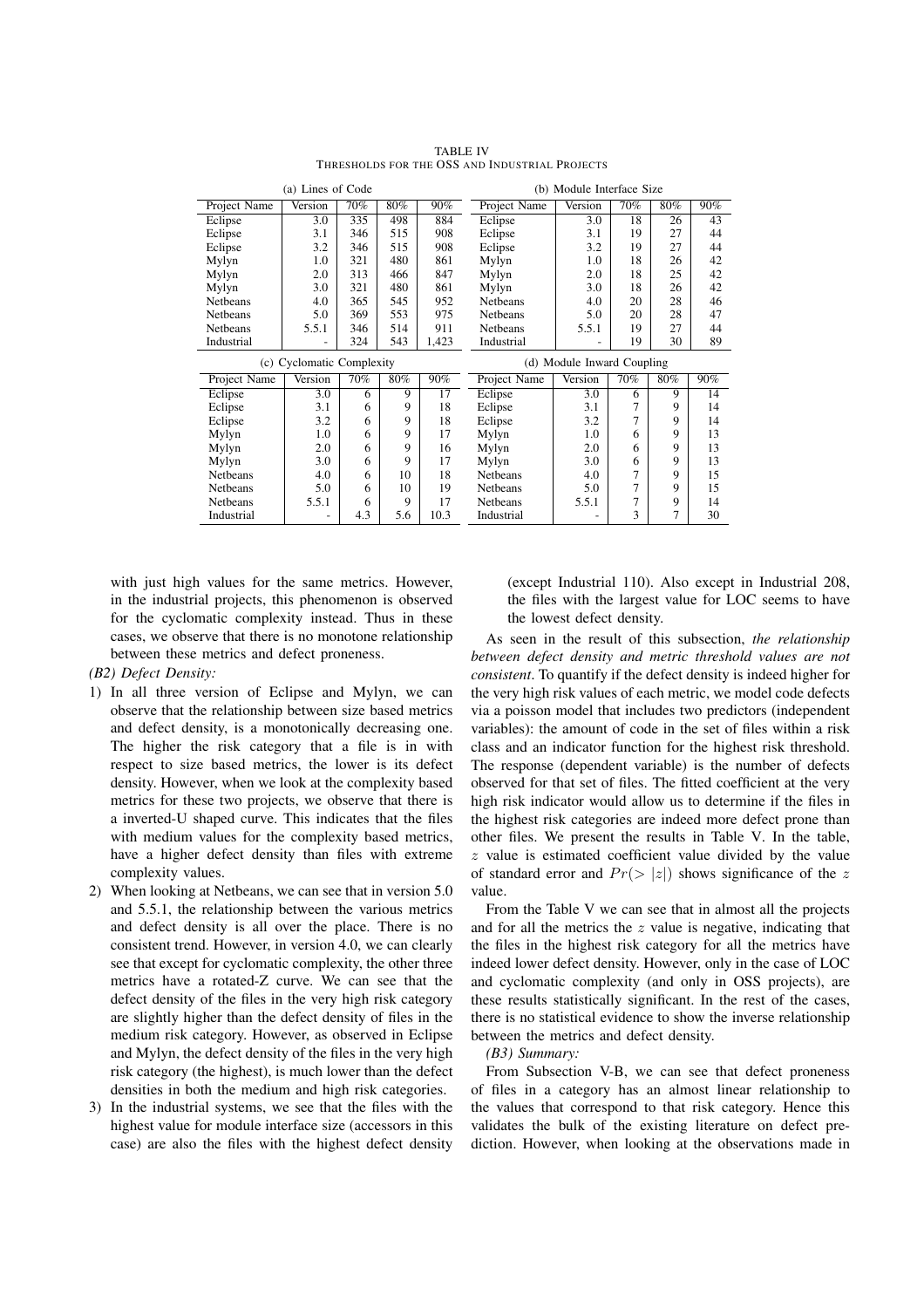

Fig. 2. Defect Proneness and Defect Density of each risk category in each case study system

TABLE V *z* AND  $Pr(> |z|)$  of the intercept of the poisson model. Values with  $*$  next to them indicate statistical significance with  $p < 0.05$ 

|                | Lines of Code    |             |                  | Module Interface Size |                  | <b>Cyclomatic Complexity</b> | Module Inward Coupling |             |  |
|----------------|------------------|-------------|------------------|-----------------------|------------------|------------------------------|------------------------|-------------|--|
|                | $\boldsymbol{z}$ | Pr(><br> z  | $\boldsymbol{z}$ | Pr(><br> z            | $\boldsymbol{z}$ | Pr(<br> z                    | $\overline{z}$         | Pr(<br> z   |  |
| Eclipse 3.0    | $-9.56$          | $1.19e-21*$ | $-5.16$          | $2.50e-07*$           | $-7.14$          | $9.05e-13*$                  | $-3.70$                | $0.02e-02*$ |  |
| Eclipse 3.1    | $-15.31$         | $6.10e-53*$ | $-8.90$          | $5.61e-19*$           | $-9.41$          | $4.96e-21*$                  | $-7.37$                | $1.72e-13*$ |  |
| Eclipse 3.2    | $-7.001$         | $2.53e-12*$ | $-0.52$          | 0.60                  | $-8.11$          | $5.02e-16*$                  | $-6.63$                | $3.40e-11*$ |  |
| $M$ ylyn $1.0$ | $-2.48$          | $0.013*$    | $-0.24$          | 0.81                  | $-4.12$          | $3.67e-05*$                  | $-2.10$                | $0.04*$     |  |
| Mylyn $2.0$    | $-1.20$          | 0.23        | $-0.24$          | 0.81                  | $-2.95$          | $0.03e-01*$                  | $-0.88$                | 0.38        |  |
| Mylyn $3.0$    | $-2.33$          | $0.02*$     | $-4.46$          | $8.23e-06*$           | $-2.98$          | $0.03e-01*$                  | $-1.13$                | 0.26        |  |
| Netbeans 4.0   | $-3.78$          | $0.02e-02*$ | $-1.56$          | 0.12                  | 0.34             | 0.73                         | $-2.28$                | $0.02*$     |  |
| Netbeans 5.0   | $-2.09$          | $0.04*$     | $-0.43$          | 0.67                  | $-1.88$          | 0.06                         | $-0.66$                | 0.51        |  |
| Netbeans 5.5.1 | $-4.10$          | $4.15e-05*$ | $-0.26$          | 0.80                  | $-2.90$          | $0.04e-01*$                  | $-1.18$                | 0.24        |  |
| Industrial 110 | $-2.19$          | $0.03*$     | $-2.88$          | $0.04e-01*$           | $-1.32$          | 0.19                         | 1.45                   | 0.15        |  |
| Industrial 113 | $-1.26$          | 0.21        | 2.33             | $0.02*$               | 0.25             | 0.81                         | 1.91                   | 0.06        |  |
| Industrial 140 | $-0.05e-02$      | 0.99        | $-0.06$          | 0.95                  | 0.34             | 0.73                         | $-0.05e-02$            | 0.99        |  |
| Industrial 208 | 1.05             | 0.30        | 1.93             | 0.05                  | $-0.09e-02$      | 0.99                         | 2.85                   | $0.04e-01*$ |  |

Subsection V-B, we can conclude that in almost all cases the files in the highest risk category have the lowest defect densities. Additionally in many cases, the files in the lowest risk category also have low defect densities. This observation is in contradiction to the "Goldilocks Conjecture", which states that it is ideal for files to not have metric values in either extremes.

## VI. RELATED WORK

In this paper, we derive thresholds using the technique proposed by Alves *et al.* [3]. More details about this was presented in Section III. However, in this section, we present some of the other research related to thresholds as well as some of the research that questions such thresholds.

#### *A. Techniques for Deriving Thresholds*

In software engineering research there have been many attempts to define thresholds for various metrics. The rationale for doing so is to provide guidelines for practitioners to identify poor quality code in their software. Such thresholds can be derived based on theory, experience, or empirical analysis of metrics.

Researchers have argued about fault densities from a theoretical perspective [10, 17, 18]. Emam *et al.* theoretically show that smallest files having the largest defect densities are a mathematical artifact. Hatton argues that the software components that "fit best into human short-term memory cache" will produce the lowest defect densities [17, 18]. Hence, both small and large files will tend to have higher defect densities.

Some of authors defined thresholds by their experience. Mc-Cabe [23] defined cyclomatic complexity and recommended the threshold for the McCabe complexity metric to be 10 based on his experience. Nejmeh [25] defined a metric called NPATH, an objective measure of software complexity, which counts the number of acyclic execution paths through a function. Nejmeh defined a threshold of 200 for the NPATH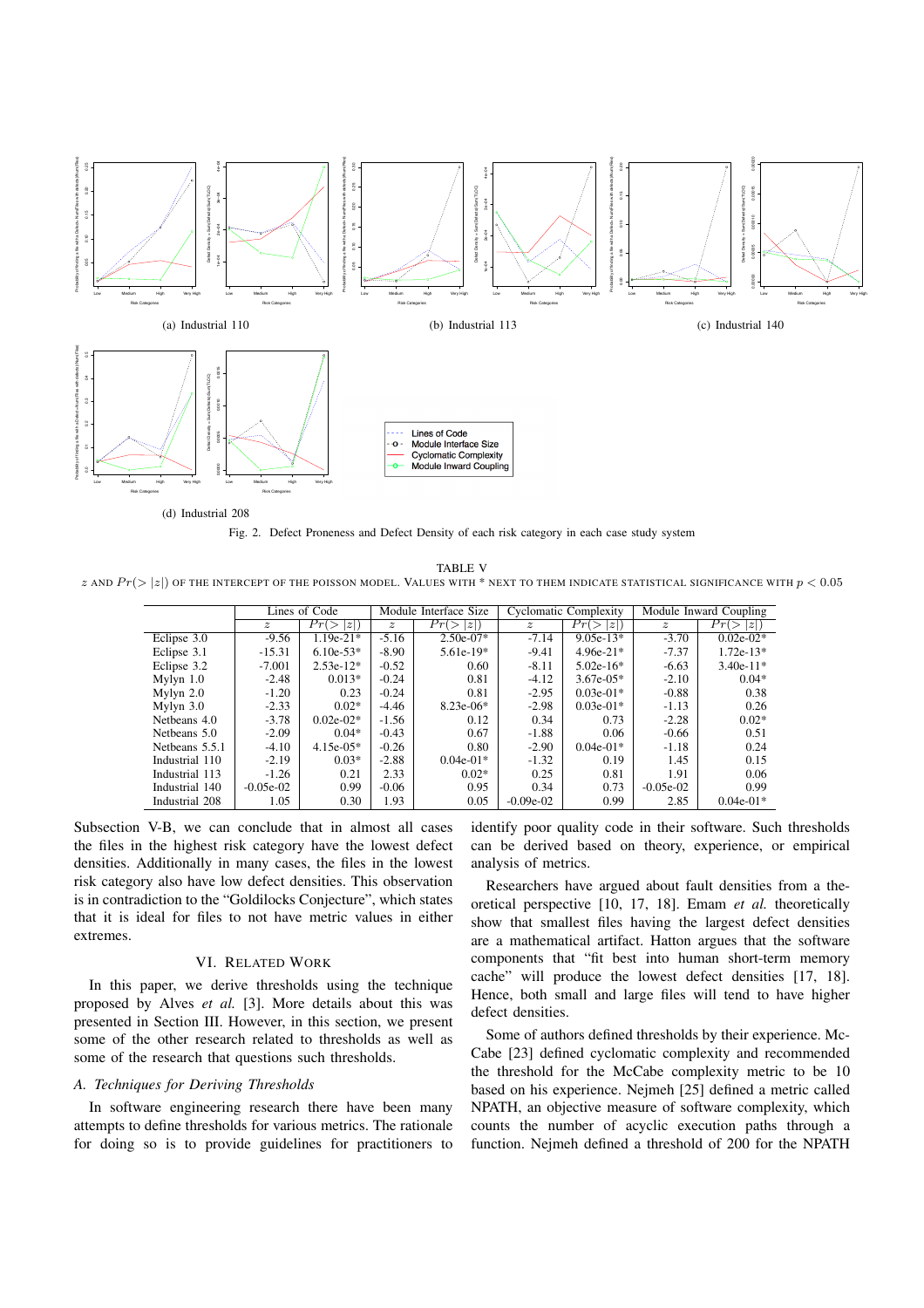

Fig. 3. (contd.) Defect Proneness and Defect Density of each risk category in each case study system

metric based on his experience [25]. Coleman *et al.* [8] defined the Maintainability Index (MI) metric and recommended thresholds of 65 and 85. This implies that when software components with MI values lower than 65, and higher than 85 are difficult to maintain, and between 65 and 85 are moderately maintainable.

Some other authors have empirically evaluated thresholds for the software metrics. For example, Erni *et al.* [11] defined thresholds by using statistical techniques. Their thresholds *T* are calculated by using mean  $(\mu)$  and standard deviation  $(\sigma)$ as  $T = \mu + \sigma$  or  $T = \mu - \sigma$ . This technique was evaluated on one system which had three version on metrics such as number of methods in a class, and the lack of cohesion in a method. Shatnawi *et al.* [26] derived thresholds of 12 metrics proposed by Chidamber and Kemerer, Li, and Lorenz and Kidd, by empirically relating the metrics to error severity categories. These thresholds were derived using the receiver operating characteristic (ROC) curves.

In this paper, we use the technique proposed by Alves *et al.* since this is the only technique that takes the statistical distribution inherently present in the data into account [3].

#### *B. Questioning Thresholds*

There has also be a few studies over the last three decades that have questioned the veracity of certain thresholds for metrics, as well as the veracity of the concept of thresholds themselves. Basili *et al.* [4], Compton and Withrow [9], and Hatton [17, 18], all questioned the well accepted notion that extensive modularization will reduce defects in the software. They found evidence to the contrary. Their finding suggested that small files in a software had a higher defect density than medium sized files. This new observation is often called the "Goldilocks Conjecture" - files with atypical size are more likely to have more defects than files of typical (medium) size. Additionally, Bell *et al.* [5] found that small files (less than 65 LOC) had high defect densities and that the expected number of defects increased as the square root of the size metric (instead of a linear increase). In our study, we find that large and complex files have lower defect densities, which is contrary to the findings in the studies above. Additonally we also find that in some cases, files with smaller size and complexity as well has lower defect densities. This is exactly the opposite of the "Goldilocks Conjecture" and is contrary to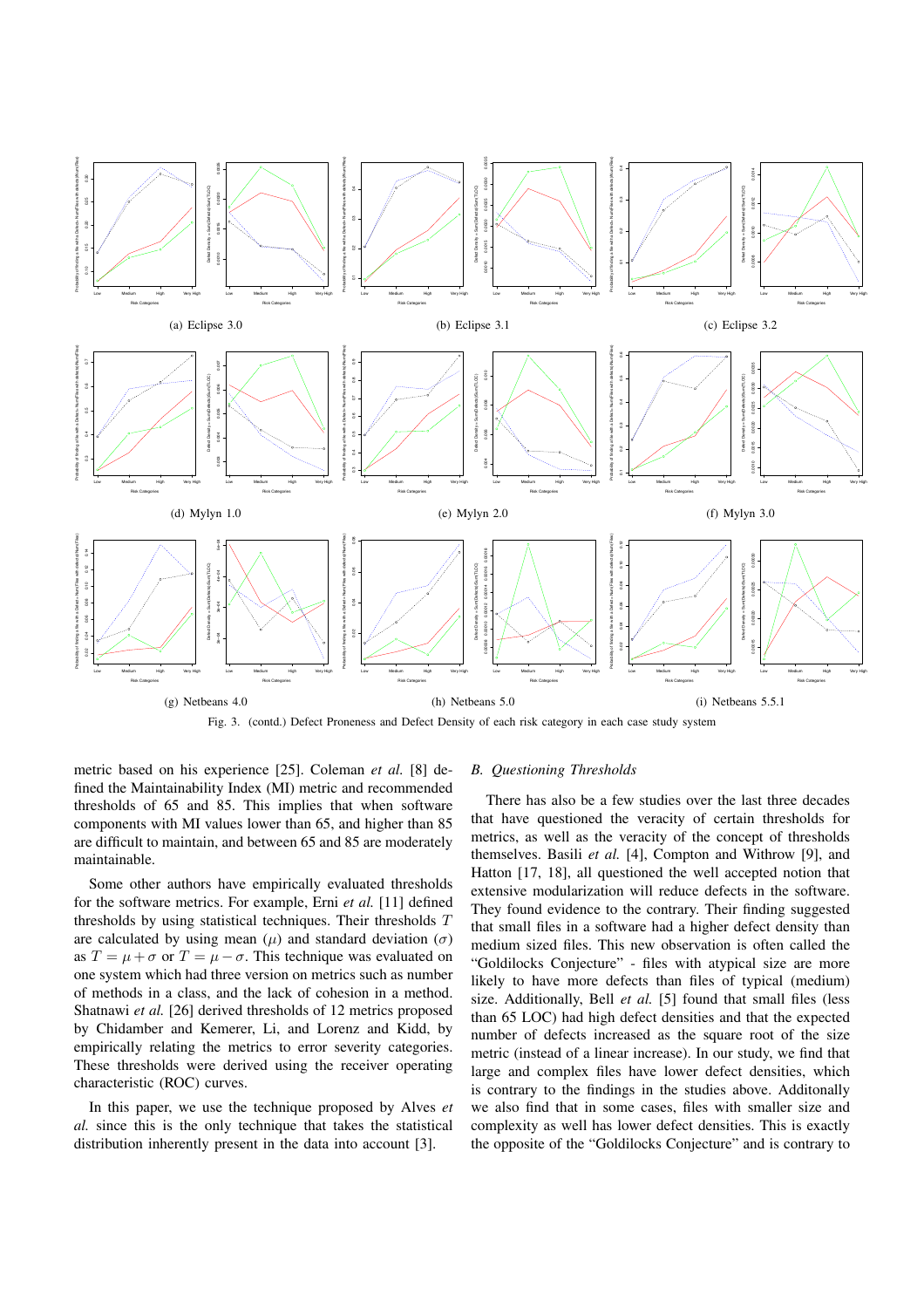the findings in the above studies.

Fenton and Neil [12], in their study of the literature on defect prediction approaches, also found that there is research evidence both supporting and refuting the relationship between risk thresholds and size and complexity metrics. However, in their study they do not empirically evaluate the contradictory behaviour. They rely completely on past research. Although, it is an important first step, such a comparison has a limitation - the study design in each the past research studies could be very different. Even they comment on the accuracy of the data collection process in each of the past studies. Therefore the contradictory results could be due to the different study designs and not due to the actual relationship between risk thresholds and metrics. In our paper, we consistently use the same process (described in Sections III and IV), to analyze all the datasets. Hence we are able to empirically verify if risk thresholds have a consistent relationship to size and complexity metrics.

Emam *et al.* questioned if any kind of thresholds for software size was reasonable [10]. They empirically show that there is no statistical evidence to prove that files beyond a certain threshold for size was indeed more defect prone. In the following years, the same authors found move evidence that the size of a class and defect proneness had a power law relationship [20, 21].

Our approach differs from Emam *et al.* [10], and Koru *et al.* [20, 21] in the following ways:

- *•* In addition to software size based thresholds, we also look at complexity based thresholds.
- In addition to examining the relationship to defect proneness we also investigate the relationship to defect density as well.
- Instead of asking the question: is there a threshold for size above which files are more defect prone, we ask: are files benchmarked as high-risk indeed the most defect prone.
- *•* Instead of obtaining a threshold after determining the relationship between quality and size for the whole dataset, we replicate a latest threshold-setting technique.

In summary, the focus of the past studies have been to examine the relationship between a metric like size and quality. Whereas, in our study we focus on determining if thresholds for metrics can reliably identify highly-defect prone and highdefect-density files.

From the perspective of results and conclusions, Koru *et al.* [20, 21] in their work found that, the defect proneness does increase with the size of the software component, but that the rate of this increase slows down (hence having a sub linear power law relationship). Therefore they indirectly come to the conclusion that large files have lower defect density (indirectly because only defect proneness is examined and not defect density). We arrive at a similar conclusion as them. However, we directly relate defect density to size and complexity metrics. Hence, this result from our case study reinforces the conclusions of Emam *et al.* [10], and Koru *et al.* [20, 21]. Additionally we find that in some cases, files with small values for the four metrics also have low defect density.

It is the files with medium values for the various metrics that have the highest defect density.

There are other types of thresholds, apart from ones we consider here. For example, code smells [13] are particular patterns that are considered to reflect bad design. Sjøberg *et al.* [29] investigated if smell thresholds for individual files were related to maintenance effort spent on these files and found that there was no relatiobnship if the size of file (LOC) was taken into account. The results we obtained (even though we did not consider several thresholds simultaneously) appear to be consistent with that finding: the high size risk factor was more strongly related to fault-proneness than high complexity risk factor. Other work by the same group [28], found that only the overall size of the system was associated with maintenance effort: the smallest system (among four systems implementing equivalent functionality) was the easiest to maintain despite having much of its code in a single "God" class (one of the code smells evaluated in that work).

### VII. THREATS TO VALIDITY

External Validity: We evaluated our goal with Java projects. Hence, the results may not generalize to projects in different programming languages. To make the study as broad as possible, we examine both OSS (3 versions each of 3 projects) and industrial (four) projects. Additionally for the thresholds we examined 4,575 OSS Java projects. Although, the generalizability of this study can further be improved on repeating it on many more projects, the current size of the case study is the typical size in software defect related literature [27].

Also, in this study we only examine the size and complexity metrics, and as such all our conclusions are limited to them. Further studies on other metrics like churn and pre-release bugs must be conducted before any claims about their relationship to defects can be made. Since there are a large number of software metrics for which the relationship to defects has been studied [27]. Since it is not possible to study all the metrics in this paper, we chose to start with four of them. We have tried to provide all the details of our study in as clear and concise a manner as possible, so that it can be replicated easily on other projects or just other metrics too.

We used one specific approach to determine the thresholds. Other thresholds may not yield exactly the same results, but we found that simply picking the largest or the most complex files yields very similar results. We, however, chose a technique that is empirically based, and takes into account the statistical distribution properties of the file metrics. We derive the thresholds from 1000s of OSS and 205 industrial projects.

Internal Validity: The metrics were extracted from the projects using Understand [2], and Sonar [1]. Any error in these tools can greatly affect the values of the thresholds. However both tools are standard tools and various studies have been carried out using these tools. Furthermore, even if the exact thresholds are slightly changed, the main findings that the top-risk group is the most fault-prone and that it has the lowest defect density, are unlikely to change.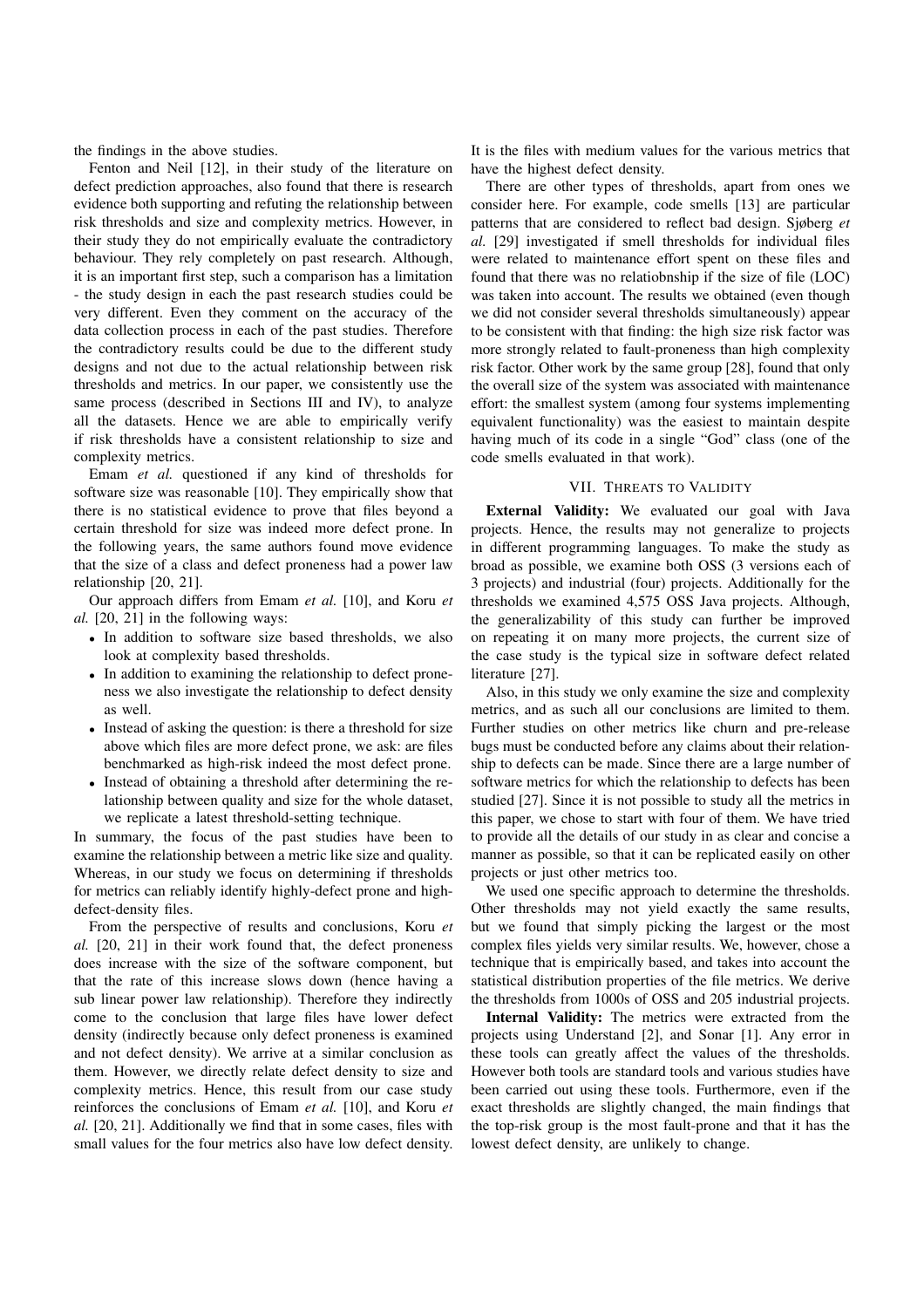In addition to errors in tools, the difference in tools is also a threat to our results. The difference in tools may affect the values of metrics and thresholds. The difference in tools happened only between OSS and industrial projects (i.e., we used Understand to OSS projects and Sonar to industrial projects). Hence, we believe that we obtained consistent results during each analysis (OSS and industrial projects). The larger problem here is the difference in organizational culture between OSS and industrial projects.

The defect data collection technique is at a commit level and therefore might have both false positives and false negatives. Also, industrial projects consider only customer-reported defects, while OSS projects also include alpha/beta testing, and development defects as it was not practical to separate defects reported only on stable releases for the studied OSS projects. However, such a commit based approach has been the standard in defect prediction literature [7, 19, 27, 30].

Construct Validity: All our results rely on the assumption that the 70%, 80% and 90% percentiles of the overall code are good enough for deriving metrics (which is reported by Alves *et al.* [3]). However, we find that our results as far as metrics are concerned, are not that different from what Alves *et al.* [3] reported.

In Section IV-C, we chose 1,000 projects that had the most similar Median LOC/File to the OSS projects for which we had defect data, in order to derive the thresholds. The choice of representative projects based on Java language and the median of the distribution of project file sizes may have affected our results. It may be that by picking similar projects based on other quantiles or based on the domain, size or other characteristics, would have changed the results. Hence the results should be interpreted within the context: Java projects whose risk thresholds are derived from other Java projects of similar median file size. Further research is needed to determine if the risk thresholds have a consistent relationship to defect density for other languages or for a specific subset of Java projects. We used the median LOC/File to identify the set of projects that could be used to derive the thresholds. Because we removed the smallest projects from our dataset (containing fewer than 200 files), we believe that choice to be a reasonable compromise between the sample size and project similarity.

## VIII. CONCLUSION

In summary we derived the thresholds for three OSS and four industrial projects and assigned the files having a particular value for a metric to a particular risk category depending on the threshold values. Using the defect data for these projects we examined the relationship between the file metrics in each risk category and the defect proneness and defect density of the files. We found that typically defect proneness values monotonically increase with the metric values. However, defect density values typically demonstrate a trend that in some cases appears to contradict the "Goldilocks Conjecture", and in some other cases just has low values only for the files in the very high risk categories for size and complexity metrics. However, we also found some instances when files with small size and complexity metrics had low defect densities. Therefore, although we found some support for findings in recent literature [20, 21, 33] that smaller files have higher defects density, we found further evidence that very large or complex files have lower defect densities and in some cases even lower defect proneness.

In summary, a) we found support for the approach to identify defect-prone files via size thresholds. The complexity thresholds, however, did not work as well, b) we did not find support for approaches that would reduce the size of the largest files by moving that code into other smaller or less complex files. On the contrary, such approaches may increase the risk, and therefore be counterproductive. Hence in conclusion, we found no support for the idea that files with higher defect densities can be identified via thresholds of basic size and complexity metrics. Therefore, any software practitioner who choses to use such thresholds must proceed with caution. We believe that as a result of our study, we as software engineering researchers, need to examine the underlying reasons behind the relationship between existing metrics and software defects, and need to explore other metrics that could be more consistent with respect to defect densities in files.

#### IX. ACKNOWLEDGEMENTS

This research was partially supported by JSPS KAKENHI Grant Numbers 15H05306.

#### **REFERENCES**

- [1] Sonar, http://www.sonarsource.org/, 2015.
- [2] Understand, http://www.scitools.com/, 2015.
- [3] T. L. Alves, C. Ypma, and J. Visser. Deriving metric thresholds from benchmark data. In *Proc. Int'l Conf. on Software Maintenance (ICSM)*, pages 1–10, 2010.
- [4] V. R. Basili and B. T. Perricone. Software errors and complexity: an empirical investigation. *ACM Commun.*, 27(1):42–52, 1984.
- [5] R. M. Bell, T. J. Ostrand, and E. J. Weyuker. Looking for bugs in all the right places. In *Proc. Int'l Symposium on Software Testing and Analysis (ISSTA)*, pages 61–72, 2006.
- [6] S. Benlarbi, K. E. Emam, N. Goel, and S. Rai. Thresholds for object-oriented measures. In *Proc. Int'l Symposium on Software Reliability Engineering (ISSRE)*, pages 24– 38, 2000.
- [7] T.-H. Chen, S. Thomas, M. Nagappan, and A. Hassan. Explaining software defects using topic models. In *Proc. Int'l Working Conf. on Mining Software Repositories (MSR)*, pages 189 –198, 2012.
- [8] D. Coleman, B. Lowther, and P. Oman. The application of software maintainability models in industrial software systems. *J. Syst. Softw.*, 29(1):3–16, 1995.
- [9] B. T. Compton and C. Withrow. Prediction and control of ada software defects. *J. Syst. Softw.*, 12(3):199–207, 1990.